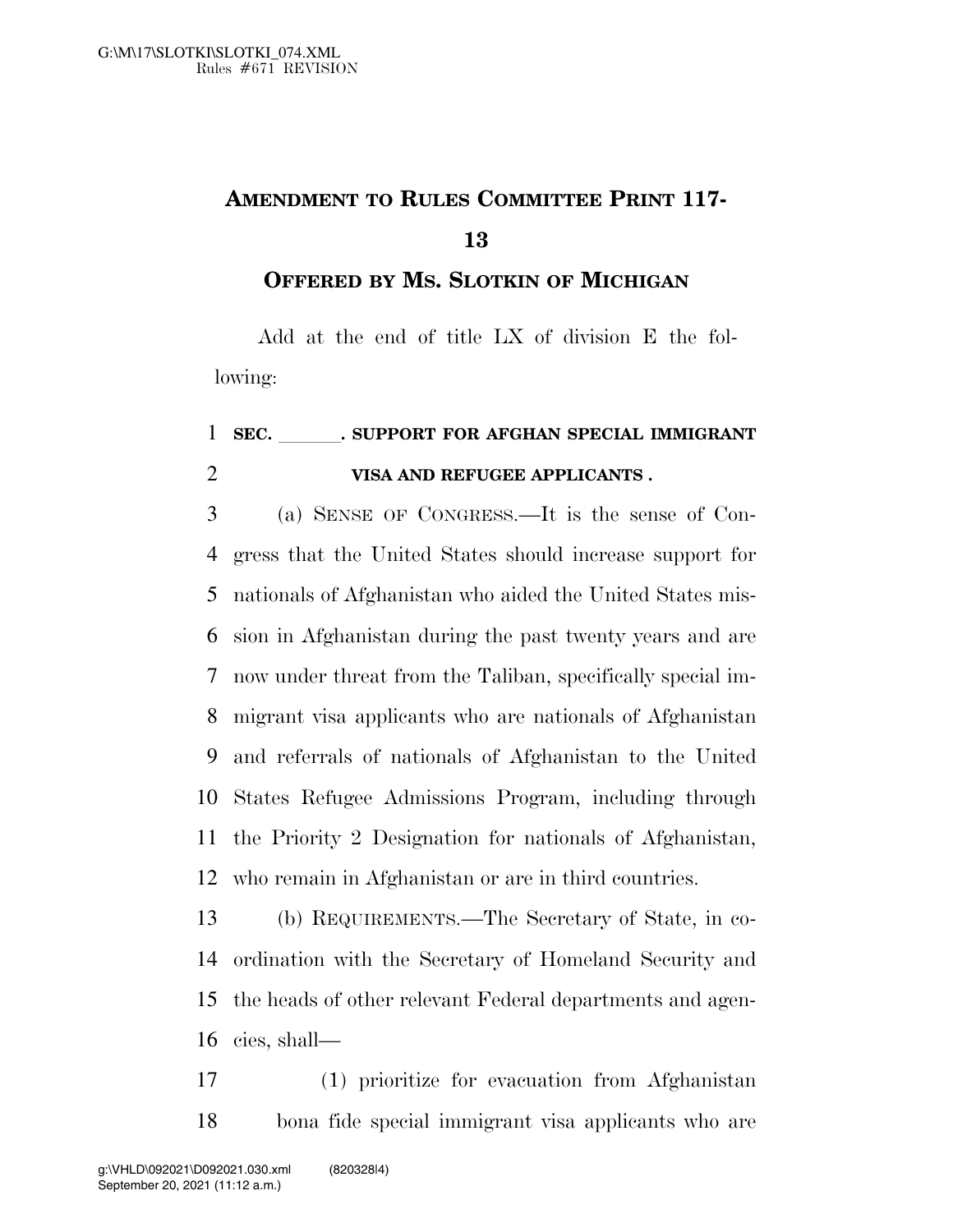$\mathfrak{D}$ 

nationals of Afghanistan and referrals of nationals

 of Afghanistan to the United States Refugee Admis- sions Program, including through the Priority 2 Designation for nationals of Afghanistan; (2) facilitate the rapid departure of such indi- viduals from Afghanistan by air charter and land passage; (3) provide letters of support, diplomatic notes and other documentation, as appropriate, to ease transit of such individuals; (4) engage governments of relevant countries to better facilitate evacuation; (5) disseminate frequent updates to such indi- viduals and relevant nongovernmental organizations; (6) identify or establish sufficient locations out- side of Afghanistan that will accept such individuals during application processing; and (7) further surge capacity to better support such individuals and reduce their application proc- essing times, while ensuring strict and necessary se- curity vetting, including, to the extent practicable, enabling refugee referrals to initiate application processes while still in Afghanistan. (c) STRATEGY AND REPORTING.—The Secretary of State, in coordination with the Secretary of Homeland Se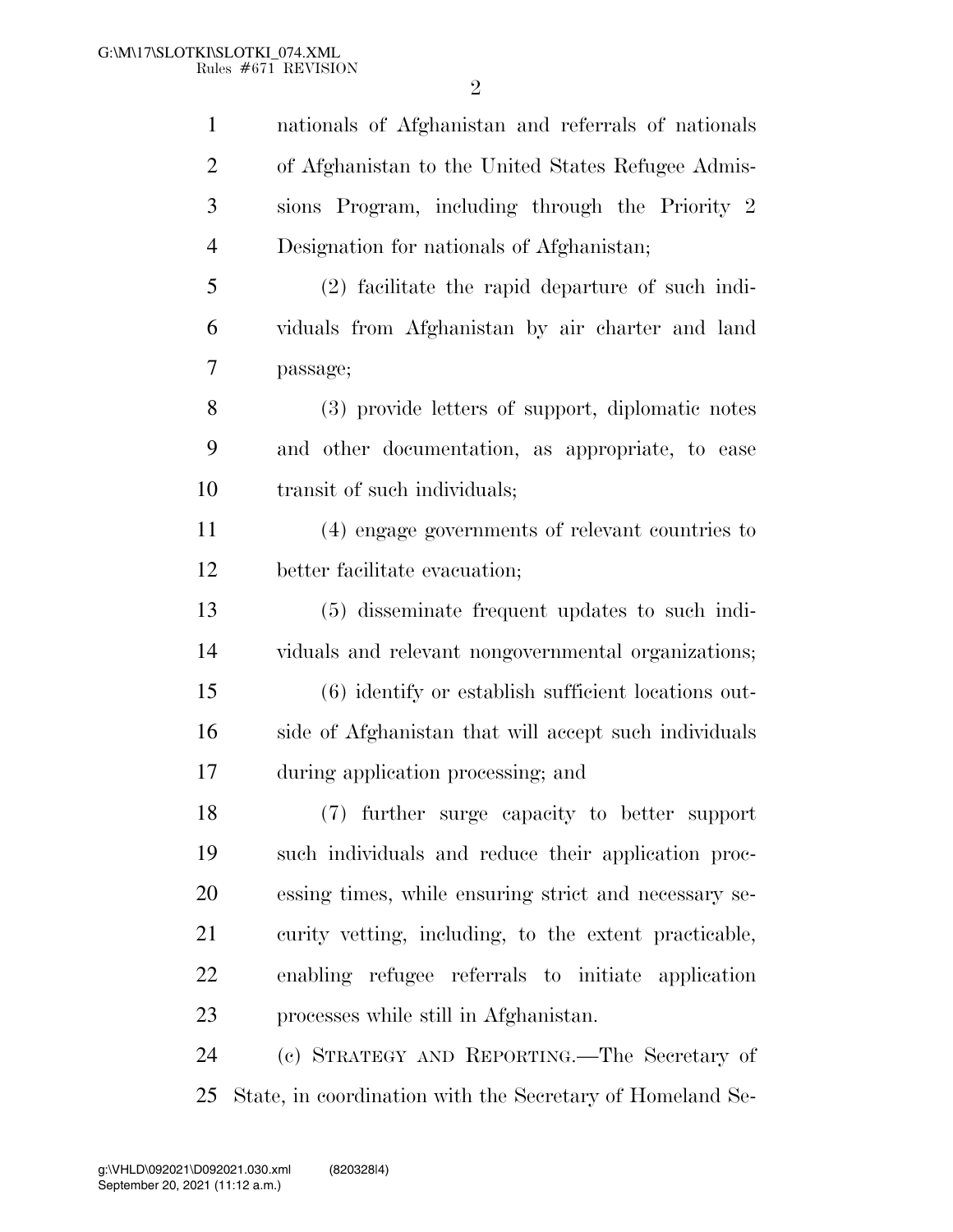curity and the heads of other relevant Federal depart- ments and agencies, shall submit to the committees on Foreign Affairs, Judiciary, Homeland Security, and Armed Services of the House of Representatives and the committees on Foreign Relations, Judiciary, Homeland Security and Governmental Affairs, and Armed Services of the Senate the following:

 (1) Not later than 60 days after the date of the enactment of this Act, a strategy, with a classified annex if necessary, to safely process nationals of Af- ghanistan abroad who have pending special immi- grant visa applications and refugee referrals, which strategy shall include steps by the United States Government to carry out each of paragraphs (1) through (7) of subsection (b).

 (2) Not later than 60 days after the date of the enactment of this Act, and every month thereafter until December 31, 2022, a report, with a classified annex if necessary, that includes the following:

 (A) The number of nationals of Afghani-stan—

 (i) referred to the United States Ref- ugee Admissions Program through Priority 24 1 and Priority 2 referrals, including wheth-er such individuals remain in Afghanistan